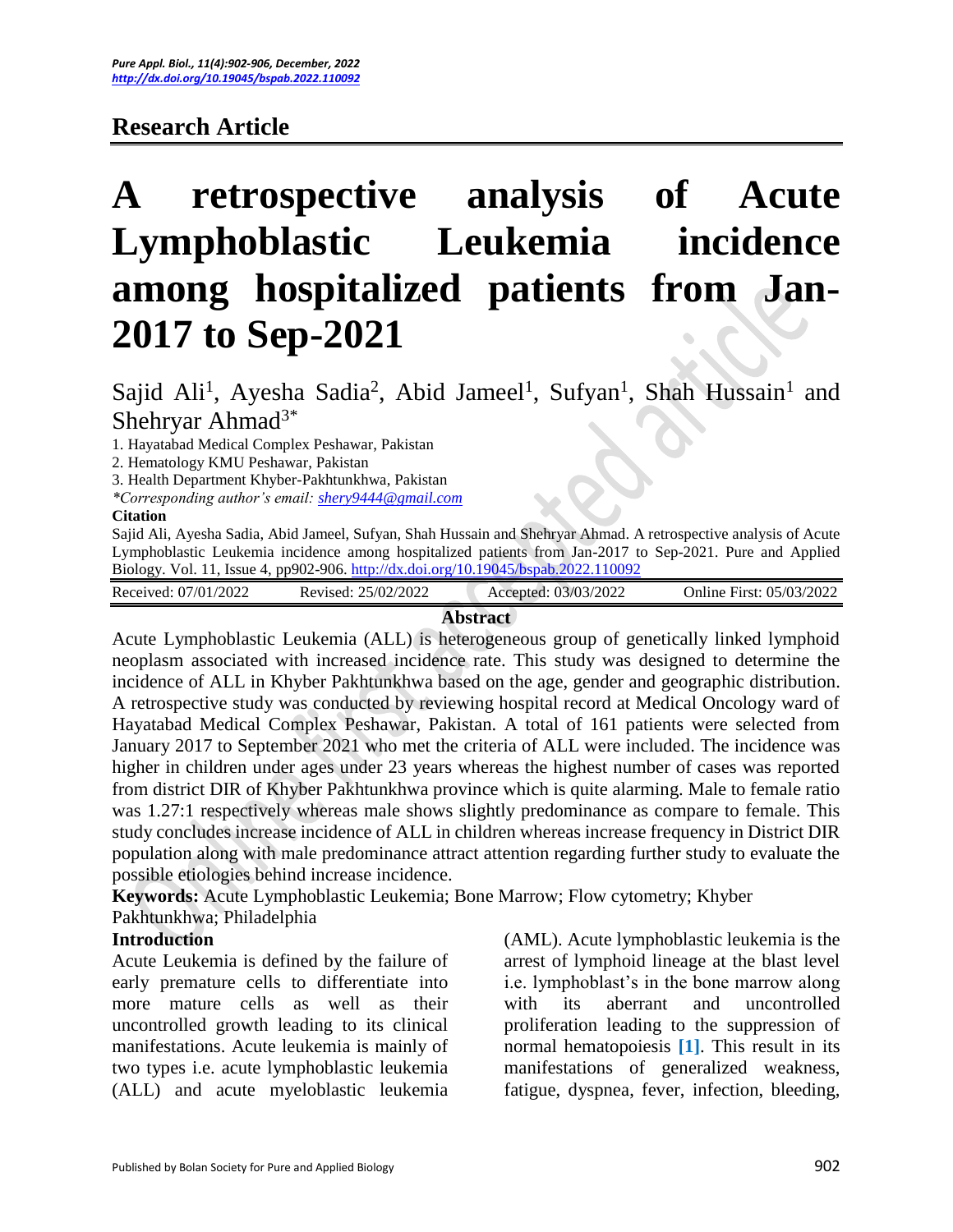hepatosplenomegaly, lymphadenopathy, tumor lysis syndrome in high TLC counts, SVC obstruction in case of mediastinal mass and body aches especially in children **[1]**. ALL can be either B or T lymphoid lineage, with B being about 80%, T cell about 15% and Mature Burkitt leukemia about 5% **[2]**. ALL can be either Philadelphia positive or negative **[3]**.

A person of any age can develop ALL in any stage of life but higher incidence is found in children. Almost majority juvenile malignancies are caused by unknown factors. Potentiality in particular ionizing and nonionizing radiation are examples of environmental causal agents environmental pollutants, for example, play a little role in childhood leukemia. The incidence of ALL in the United States is estimated to be 1.6 per 100,000 people. 1 In 2016, an estimated 6590 new cases of ALL were detected, with over 1400 fatalities as a result of the disease (American Cancer Society). ALL has a bimodal incidence pattern, with the first peak occurring in childhood and the second peak happening around the age of 50. 2, while dose intensification techniques have improved results for pediatric patients, the prognosis for the elderly is still quite dismal.

Risk of ALL is higher in males. Higher incidence in children under age 5 years with decreased mortality. The Risk increases after mid 50 years and peaks at old age with higher mortality due to poor cytogenetics and comorbidities **[1-4]**. Due to lack of cancer registry in Pakistan and especially in KPK there is no solid data available about the incidence of ALL in this population. The present study was aimed to provide a platform for the incidence of ALL in this corner of the world and will be a foundation for future studies to be performed. A true picture of acute lymphoblastic leukemia incidence based on age, gender will be

provided and also the districts with most cases reported will also be a roadmap for further study.

# **Materials and Methods**

A retrospective study was conducted at Medical Oncology ward Hayatabad Medical Complex in Peshawar, with 161 ALL patients selected from hospital data records between January 2017 and September 2021. Patients participated in the study varied in age from 5 to 90 years old and were of either gender who satisfied the criteria for ALL, which included at least 20% blasts in the bone marrow and supported confirmatory testing via cytochemistry, flow cytometry, or immunohistochemistry. Data regarding sociodemographic variables and other clinical variables were recorded on predesigned Proforma. Data were analyzed using Microsoft Excel and displayed in the form of tables and graphs. Participants were divided in to 08 different group based on age showing percentage wise distribution.

# **Results**

In this study, the mean age of participant was 34 years. The participant was further divided into 08 different age groups which revealed 24 patients in age group <10 years, 22 in 10- 20 years, 22 in 21-30 years, 22 in 31-40 years, 21 in 41- 50 years, 18 in 51-60 years, 15 in 61-70, 10 in 71-80 years while 7 patients were in age group >80 years respectively as shown in (Table 1  $&$  Fig. 1).

Regional wise analyses revealed the most frequent cases were from district DIR having frequency of 31 patients followed by Bajawar 28, Peshawar 22, Bannu 22, Mardan 15, kurram agency 06, Malakand 06, Swabi, Nowshehra, Dera Ismail Khan 05 each, Chitral, swat, karak 3 each, Buner and Mohmand agency 02, while least frequent 01 each from hangu, shangla, kohat respectively as shown in (Fig. 2).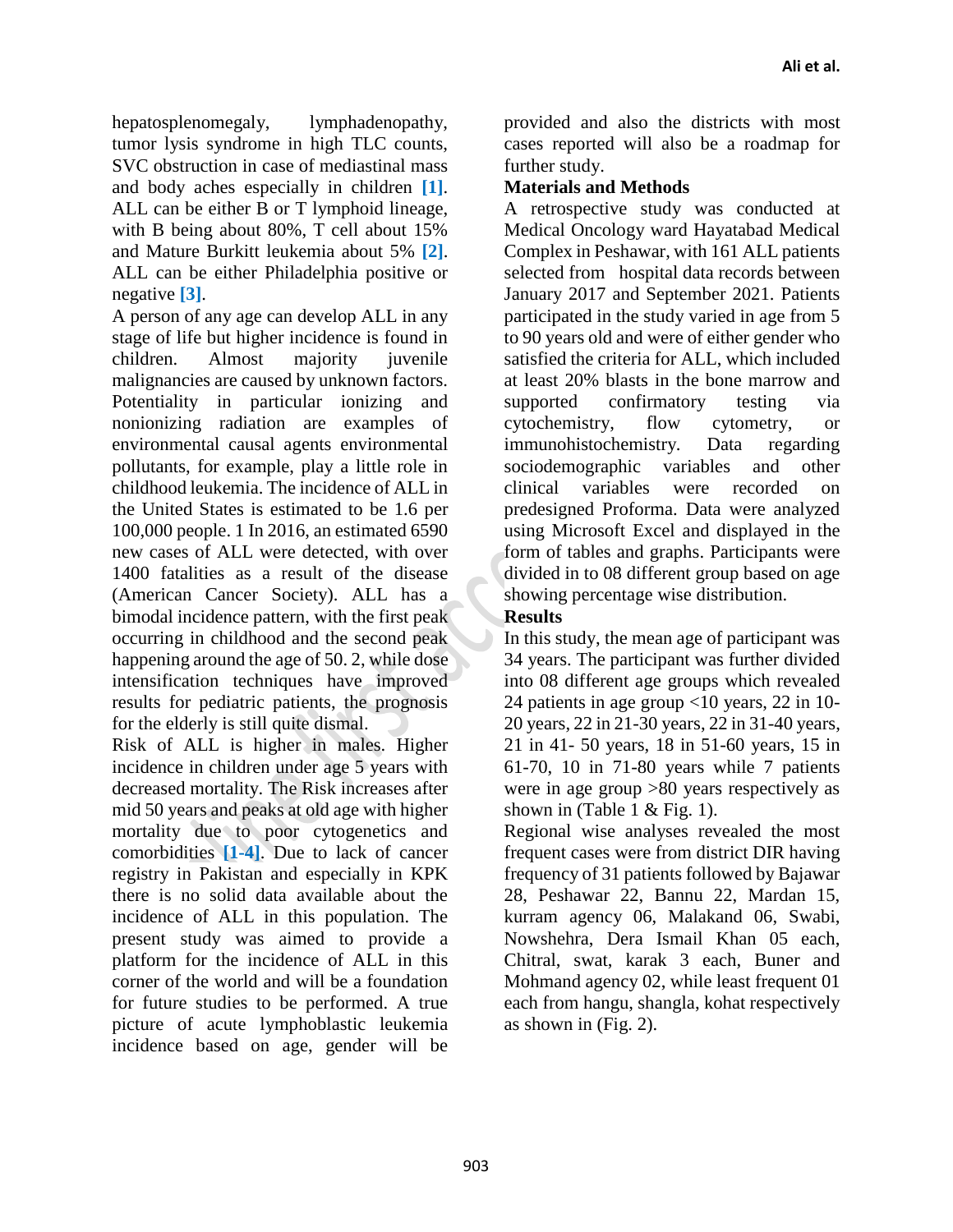

**Figure 1. Frequency Distribution of ALL patient**

| <b>S. No.</b>  | <b>Age Groupings</b> | Percentage    |  |  |
|----------------|----------------------|---------------|--|--|
|                | $<$ 10 years         | $24(14.90\%)$ |  |  |
| $\overline{2}$ | $10-20$ years        | $22(13.66\%)$ |  |  |
| 3              | $21-30$ years        | 22(13.66%)    |  |  |
|                | $31-40$ years        | 22(13.66%)    |  |  |
|                | $41-50$ years        | $21(13.04\%)$ |  |  |
| 6              | $51-60$ years        | 18(11.18%)    |  |  |
|                | $61-70$ years        | 15(09.31%)    |  |  |
| 8              | $71-80$ years        | 10(06.21%)    |  |  |
| $\mathbf Q$    | $>80$ years          | $7(4.34\%)$   |  |  |
|                | total                | 161 (100%)    |  |  |

|  |  | Table 1. Percentage of patients based on age groupings |
|--|--|--------------------------------------------------------|
|  |  |                                                        |



**Figure 2. Region wise Distribution of ALL Patients**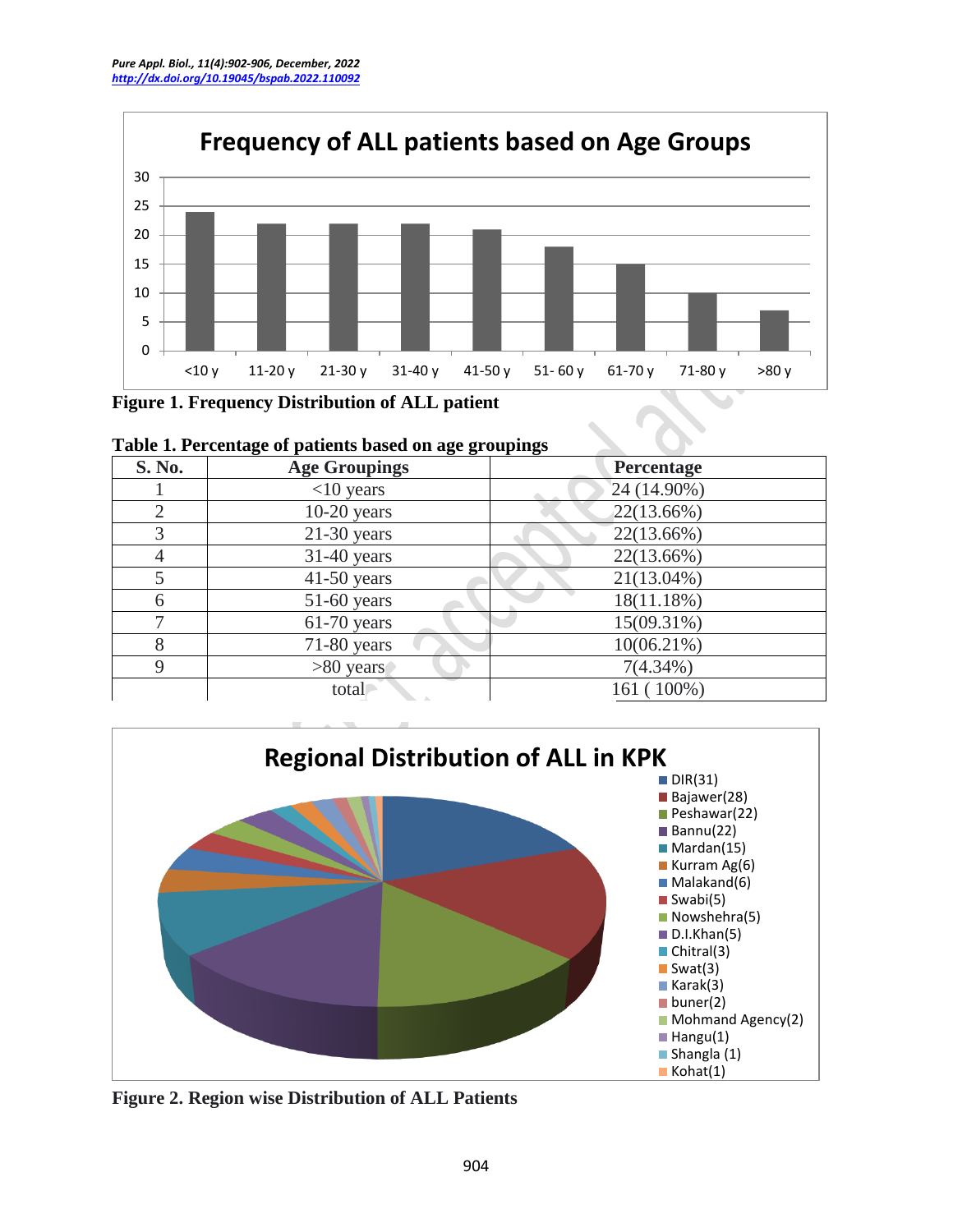### **Discussion**

The current study found that acute lymphoblastic leukemia ALL) is slightly predominant in males. The cause of this gender disparity remains elusive. A study from the Hazara division **[5]** of KPK found the highest incidence rates of that leukemia compared to other cancers and also the disease was slightly more predominant in males **[6]**. According to the international agency on cancer research in Pakistan leukemia is ranked 5th based on incidence with a total number of cases 8305(4.9%) and the 5th cause of cancer-related deaths. A study from India **[7]** showed that ALL is slightly more common in males. All subtypes of ALL were more commonly reported in male gender vs females, T ALL 79.0% males and 21.0% females, common ALL 55.6% vs 44.4% and similarly minor subtypes 62.5% male vs 37.5% in females. A study by Chandy **[8]** reported 6000 ALL cases in India with slight male predominance. The cause of such high cases in India is partly due to their large population size.

The mean age of ALL in our study was 34 years. This is in contrast to the literature where the mean age is usually under 10 years. The reason behind this age discrepancy is the strict criteria to enroll patients above 5 years of age and especially the adult population causing the bar to go upwards. Under 10 years are usually referred to other pediatric leukemic centers. An article in china by Chen *et al.* **[9]** similarly found ALL to be predominant in children with 70.28% of the total cases and overall common in males 60.33% vs females 39.67% with a median age of 10 years.ALL incidence was mainly in the pediatric age group especially under 10 years in the study. A similar study in India by Gurunet *et al.* **[10]** found ALL more prevalent in the pediatric age group with 76.4% under age 10 with a median age of presentation 6.5 years. A multi-center study conducted in the middle east **[11]** similarly

found the mean age of ALL to be  $6.1 \pm 3.9$ years and out of this sample size 59.2%were boys.

According to cancer research UK **[12]** found the highest incidence of ALL in age 0-4 years and then slowly decline and about 6% ALL cases are in age>75 years, correlating with our study 0f 6.76% ALL cases over 70 years. American cancer registry data **[13]** found ALL peak in children less than 5 years of age and the risk then declines slowly until the mid-20s, and begins to rise again slowly after age 50. Our study found the highest incidence of ALL in the DIR & Bajawer districts of KPK. The cause of its high incidence in these districts is unclear but it may be partly due to the leukemogenic chemicals which have soiled the earth during used in a war during the local unrest in 2008-2010. Also, the soil can have radiation particles in it leading to leukemic changes in the cells of the population being exposed. A study **[14]** found that the Tribal areas of KPK have higher values of ecological risk index, hazard quotient, and carcinogenic risk as compared to the other parts of Khyber Pakhtunkhwa. Another study **[15]** found that Cesium 137, a leukemogenic radioisotope being detected in the soil of KPK districts responsible for the higher incidence of ALL in KPK.

## **Conclusion**

The present study evaluated the age, gender, and regional distribution of ALL in the KPK population. The study found that the incidence of acute lymphoblastic leukemia is slightly more common in males and under age 10 years which is in concordance with local, regional, and international studies. The study also highlights variations in the incidence of ALL in different regions of KPK, which can be attributed to leukemogenic chemicals and radioisotopes in the soil of different regions of KPK. This requires future studies in these regions for confirmation of ALL for any causal relationship. Moreover, strategies require to